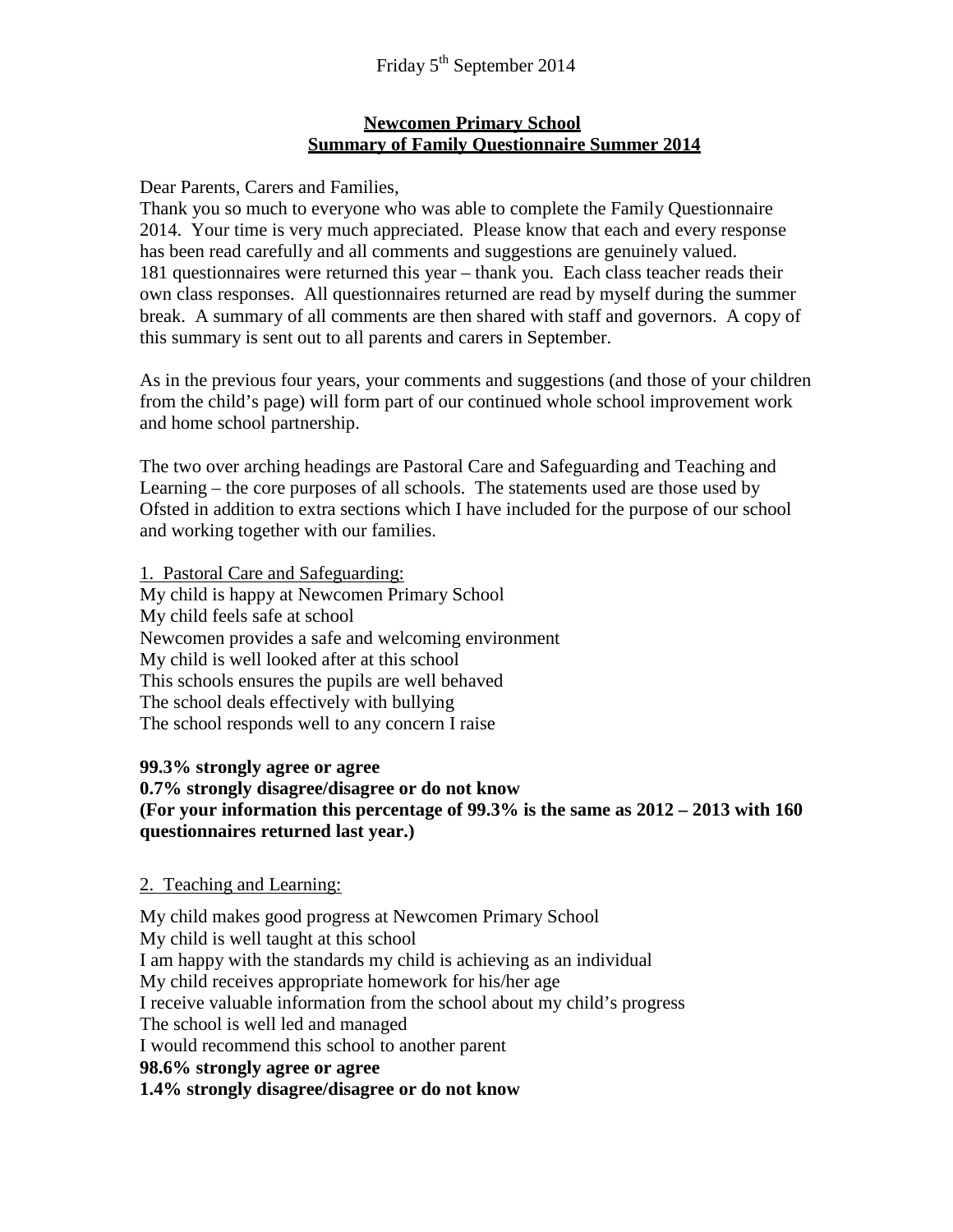**(This percentage of 98.6% is also the same as 2012-2013 with 160 questionnaires returned last year.)**

**The above percentages are overwhelmingly positive.** 

**In all aspects of Pastoral Care and Safeguarding and Teaching and Learning almost all responses strongly agreed or agreed.**

# **Summary of Child's View 2014**

# **☺100% of questionnaires returned (181) evidenced all children feel safe**

### **at school.**

**☺ It was very clear from the children's comments, our children love** 

### **their school:**

### **What is the best thing about Newcomen Primary School? (Exact wording of children used throughout…)**

'The best thing about our school is everything. The staff work hard and we work hard. I enjoyed singing 'I'm a believer.' The best thing about our school is we all work hard. Our standards are high. Teachers work hard for us. The best thing about our school is that Newcomen does everything that other schools do not. I would have to say the best thing about our school is it gives us a chance to reach for the stars. The best thing about our school is that they believe in us. We get to reach our dreams. This school gives you hope. I especially like the mosaics in the break out areas. When we were reading I am David, and he found his mother. The teachers, the respect and the manners. The lessons because the teachers put so much effort into them. I am so proud I go to this school. We are not a boring school. The treats we get all the time. We've got it all. We work hard then we party! Having wonderful teachers. We believe, achieve and succeed and then we party! The scatter logs are phenomenal.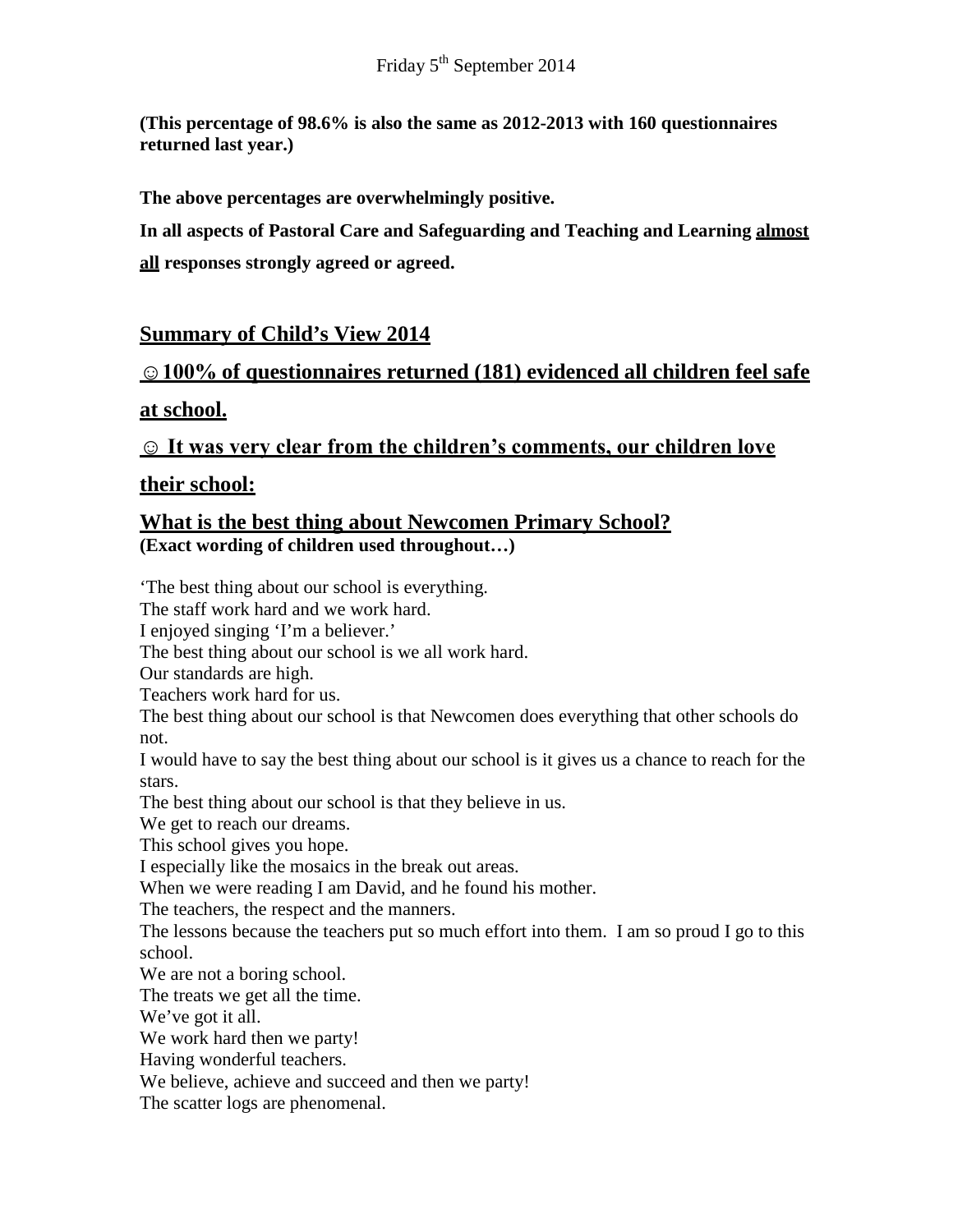Learning all the countries of the flags in Break Out 2. I love our parties and break times. The flags at the front of school. Christmas dinner. Seven stories trip. The best thing is we learn a lot. Our Family Fun Days. Doing our SATs and achieving. Enterprise because it was really exciting. SATs. The teachers are the best. The best thing about our school is the teachers are really kind and helpful. We have had so many opportunities.'

### **Everyone learns in different ways. What helps you to learn?**

'I learn better in silence – I don't like people talking during the lesson. Working in silence. Going over it again and again. Booster classes. Working with an adult in a small group. Working in a quiet classroom so I can concentrate. I like the teacher sitting with me and explaining it again. Repetition. A quiet environment helps me to learn. Being persistently told till I get it right. Memorising from the board and making notes.'

# **How could we make our school even better..?**

'Have longer playtimes. Nothing (This school is PERFECT!) Have a girl's football team. Nothing. It is amazing. I don't think we could make our school better. The school is perfect. Thank you to our wonderful head teacher for organising all the wonderful things. Have more scatter logs – we love them. Have free shops. Have a class pet. Getting more classrooms so other children can come to our school. Have healthy snacks at break time. Have a  $2<sup>nd</sup>$  floor with stairs and more classrooms. More outdoor equipment. Have a butterfly garden.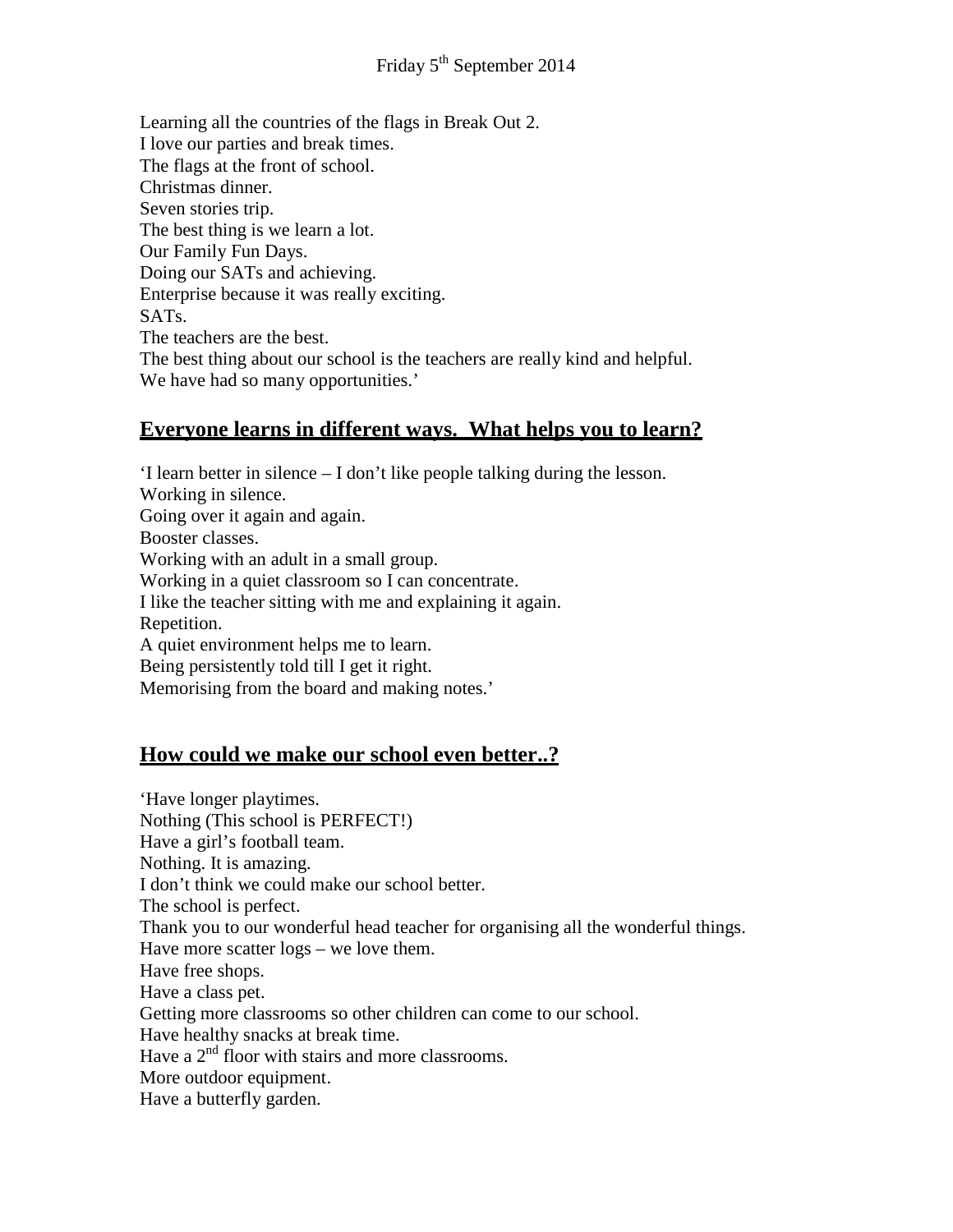Have a nature reserve with a bird feeding area. Y3/4 residential. Have a MUGA built. Nothing because our school is perfect. I don't think we need anything more because this school is better than all the rest. Make the school bigger so more children can experience our lovely school. You could not make this school better. Our school is phenomenal. What more could we possibly ask for? We don't need anything else. I like it just how it is!!'

# **Summary of Parent/Carer/Family View**

### **What you think we do really well.**

**(Exact wording of response used…)**

'You provide amazing experiences for the children. Great to get a list of school events so far in advance.

A well run school with high family values.

Hope you have more family days. Newcomen Rocks was superb.

Everything. Looking forward to my two year old starting.

You ensure my child will leave with a good education.

I could not ask for a better primary school for my children.

As a parent, I am always confident that my children are well cared for and safeguarding is a high priority.

Overall view of the school is excellent.

The way you help children when there is a problem.

Family days are just brilliant.

Including families and making a real effort to stand way above other schools.

The best point is supporting children, bringing the best out of them, making sure they achieve all they are capable of and more.

Family days are amazing – please continue them.

Everything is done to the highest standard.

Newcomen Primary School provides outstanding teaching to my child.

The worries box is an excellent idea – thank you.

School makes each child feel valued.

I couldn't ask for better teachers.

Keeping the children safe.

Supporting and encouraging the children to do well.

Open afternoon was excellent – can we have more?

Newcomen Rocks was a great day, thank you.

Children are encouraged and nurtured.

Love the global citizenship evident in and around school.

I always tell friends and family what a lovely school Newcomen is.

Most of all everyone at school cares about the safety and well-being of the children.

The award system is great and seems to really work.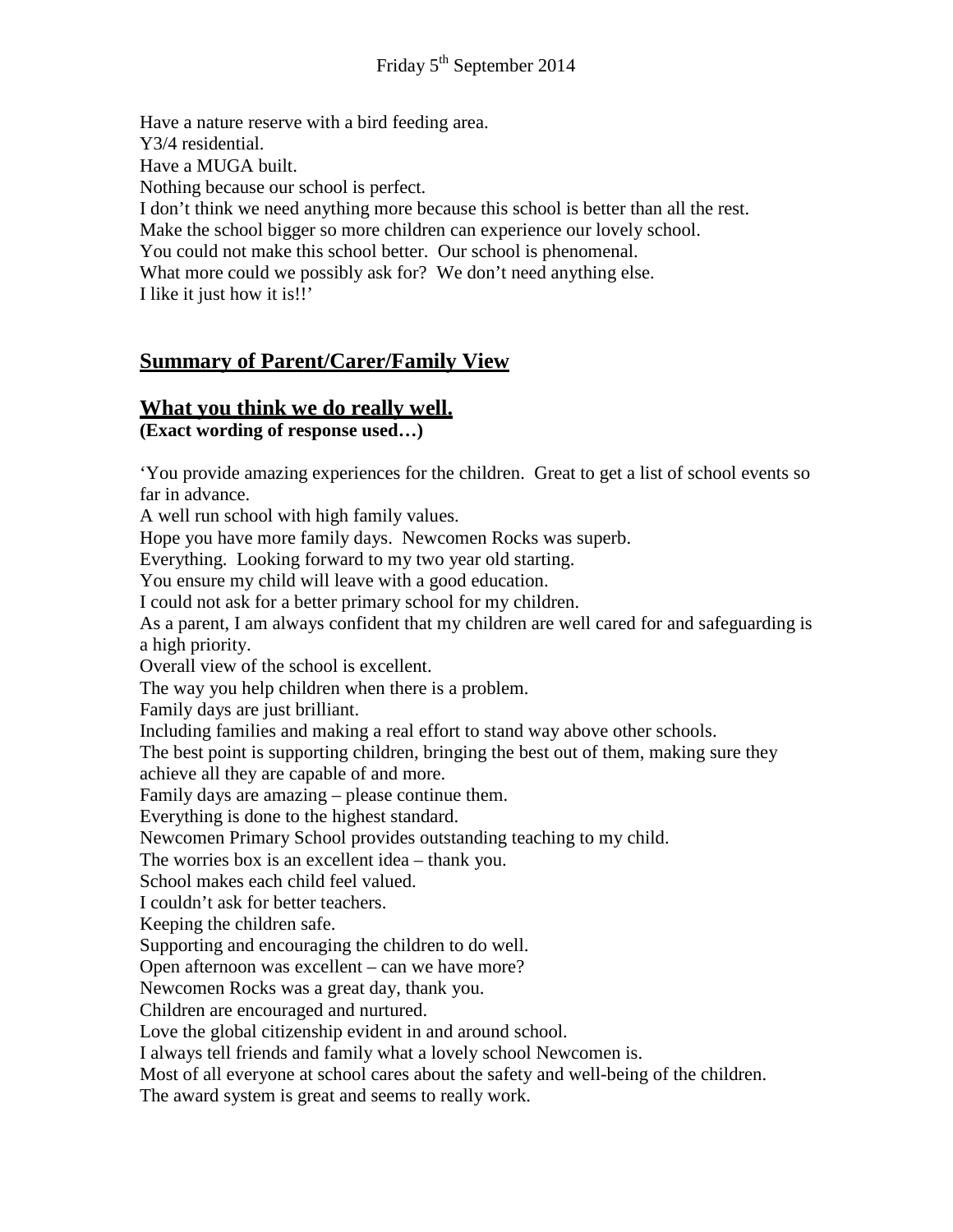I think you should be really proud of how well the children behave in and around school. Newcomen makes the children and families part of a happy family.

My son has excelled at Newcomen Primary.

Parents are well informed.

Providing a well-rounded education.

Parent and community engagement.

I love the way the whole school comes together and everyone gets along like a HUGE family.

I believe my children will reach their full potential at Newcomen Primary School.

Instilling belief in a child's achievements that they can do anything they put their mind to if they work hard.

I am so proud of my child's development since she started at Newcomen.

Teachers are excellent. They are all here to help you regardless.

Family fun days are very well organised.

Newcomen is a friendly school; staff always greet you with a smile.

The teaching standard is fabulous.

Teachers bring out the best in my son.

My child is pushed to achieve the highest standard.

You do an excellent job.

Family learning – the bridge challenge – and trips.

Great selection of school outings with a lot of notice given. Prices are always very reasonable.

School are great at getting the parents involved. Staff are amazing with the children. I enjoy the weekly newsletters as they keep me informed.

I cannot praise the school enough, I cannot begin to tell you what a massive impact this school has made.

The staff go above and beyond to ensure my child is in a safe and happy environment. I have every confidence the staff bring out the best in all pupils who attend this school. Absolutely outstanding school.

Communication between parents and teachers is excellent.

I like Newcomen as it pushes children beyond what we hope for.

Since starting Nursery and becoming part of the Newcomen family, the transformation in my daughter is amazing.

Lots of wonderful experiences and learning with lovely teachers.

We all loved Newcomen Rocks.

Excellent teaching and great at sorting problems.

Staff show commitment to helping the children.

The general tone of the school – it always seems to have a positive feel!

Even when a child is getting high grades, teachers push to get even better ones which is great.

I like the way you encourage children to succeed.

E-safety training for parents.

The teaching of the staff and their unbounded enthusiasm!

Events – the community spirit these events bring is fantastic.

School spirit– excellent feeling of community.

Bringing families together.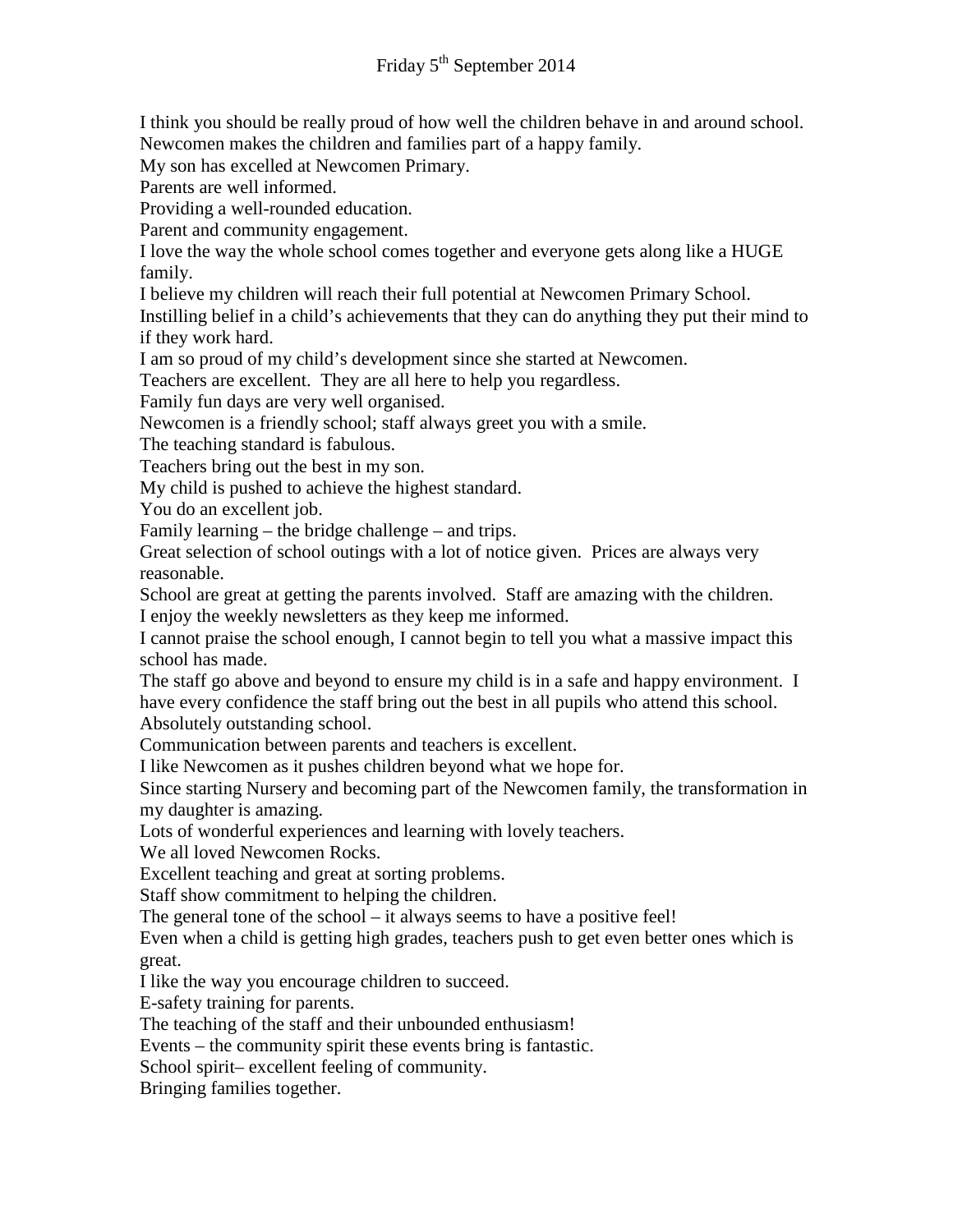My child has always felt valued and as a result was able to achieve her potential in such a caring and supportive environment. The school clearly promotes excellence and enjoyment.

The belief is that ALL will succeed.

Reacting and identifying the learning styles which each child responds best to. I would like to say thank you for your response to some issues I raised in last year's questionnaire. They have been resolved.

Your standards say it all!

You make learning fun and give children confidence.

The school promotes a culture of hard-working, strong principles, which we fully endorse.

I would like to thank the school for everything and for the support.

#### **What you think we could do to make our school even better:**

'Have more family fun days.

Have a teacher of the week certificate.

Have a drama group and a production.

Just keep doing what you are doing.

Cars at peak times. Manage disruptive parking outside school. Cars park on corners where children cross. Corners need to have objects to stop people parking there. People have had enough warnings about poor parking. Name and shame on the

newsletter.

Just keep up the good work.

I like the school as it is. My daughter is happy so I'm happy.

Stop people smoking close to the school gates. It is not nice to walk through a cloud of smoke at the gates.

Can we have an after school open day for working parents?

Everything is in place – brilliant!

Some homework is not marked. More consistency with homework.

Can you text parents to remind of events?

Nothing. It is already a great school.

A water feature or a fountain.

More colour to the outside.

Know new class teacher sooner, please.

I cannot think of anything that could make Newcomen any better and look forward to my child returning in September.

More feedback on weekly spellings – how many they get right each week.

Please can we stop children playing with balls before school starts?

Cleaning and cookery classes.

Continue to maintain the current standards of care and teaching.

Invite parents into literacy/numeracy classes so we can help at home with homework.

Ensure those who are not disabled do not take up the disabled parking spaces.

Invite parents into assemblies. Make more use of the website: events/letters. Use technology for online homework.